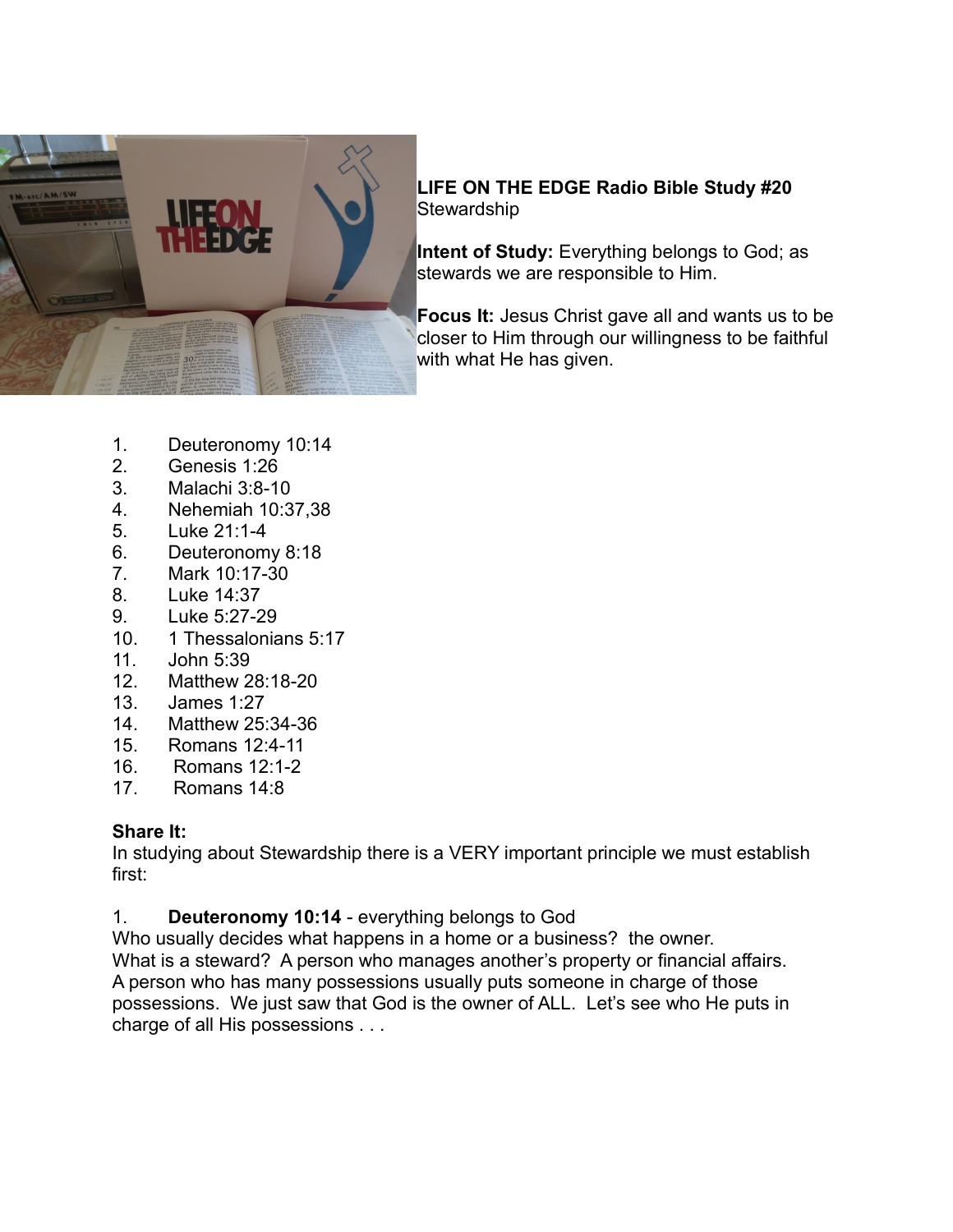2. **Genesis 1:26** - Here God assigned Adam as the steward of everything on this earth. Adam represents mankind here. We are stewards of God. Everything we own, even our lives belong to Him.

Let's see what God requires for us to do with what He has entrusted to us . . .

## Money

3. **Malachi 3:8-10** - What was God expecting them to bring? tithe and offering. What is a tithe? It is the tenth or 10% of our earnings.

 Is that all God asks from us? No, He also asks for an offering. Free will gift of thanksgiving beyond the tithe.

 What does He consider those who do not give Him tithe and offering? Robbers/thief In other words this is considered as breaking one of God's commandment. Thou shall not steal.

Where does it say to bring the tithe? Into the storehouse. Where is the storehouse? Is it a room in my house? Could it be a savings account in the bank? Like good students of the Bible, let's see what the Bible says . . .

4. **Nehemiah 10:37,38** - to the house of our God, God's house=church Some may say, well I can't trust the church. So, I keep it and give it to the poor and needy myself. Well, let's see what Jesus says about giving to a church that can not be trusted . . .

5. **Luke 21:1-4** - Jesus knows that the church was in apostasy, they were even plotting to kill Him. So, when He sees this, He quickly says: "NO, don't give your money to the church, don't you know they are going to misuse it? Is that what He said? NO. Instead, Jesus commends her for giving despite the condition of the church.

Some may say, well you know it is my money it really isn't God's because I'm the one that works to earn it. If I don't go to work, no money comes. So, it's mine! Let's see what the Bible says about that . . .

6. **Deuteronomy 8:18** - Who gives you even the strength to work? God. You wouldn't even be alive if it wasn't for Him.

Let us look at a story that will help us understand clearer this concept of stewardship . . .

# 7. **Mark 10:17-30**

**vs. 17-23** - What a sad story!! What did this young man have? great possessions How many of those possessions does he own now? None of them. How much did he gain by keeping these possessions? Nothing How much did he loose? EVERYTHING Jesus says "How hardly . . ." This left the disciples surprised. And Jesus went on . . .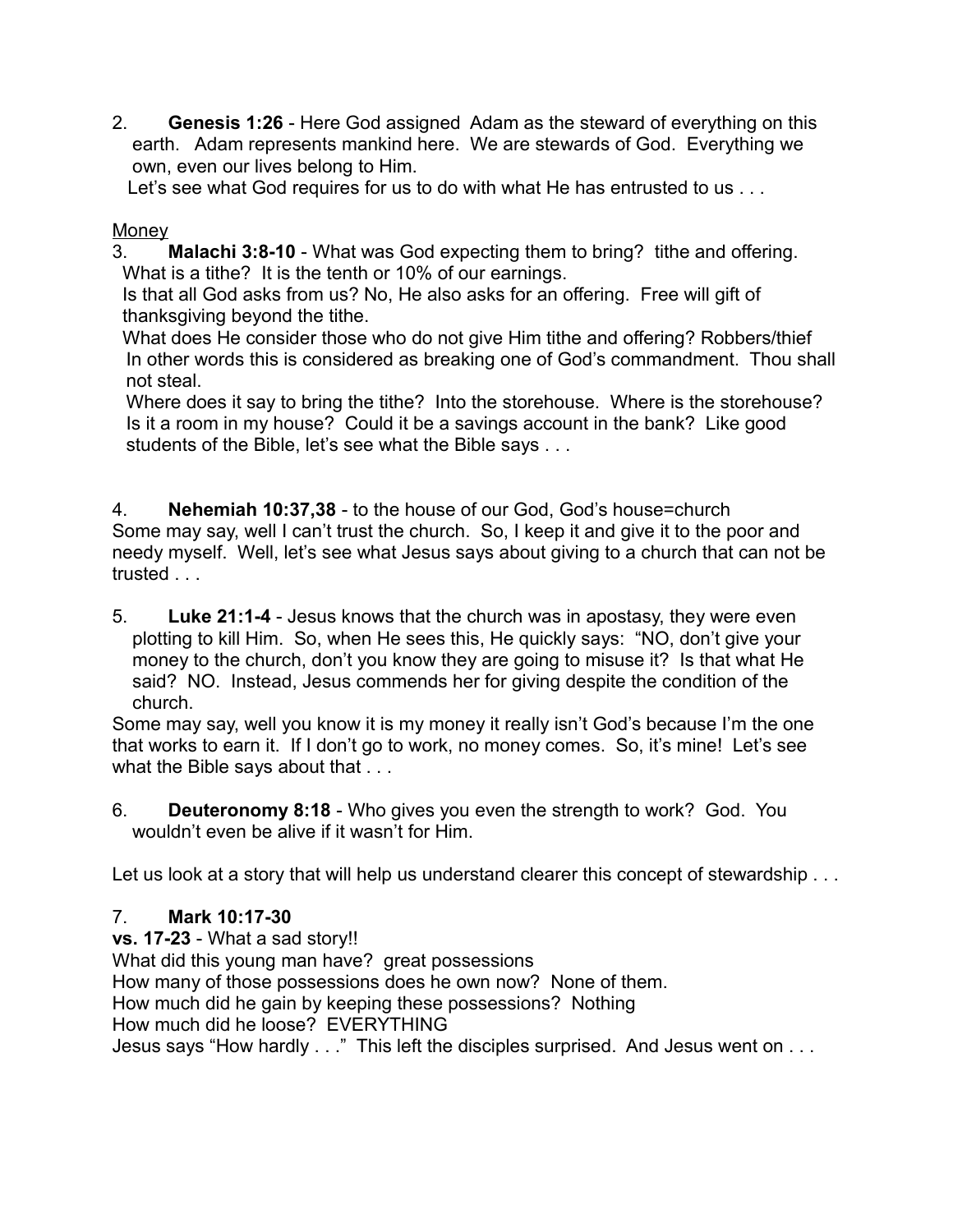**vs. 24-25** - Here Jesus illustrates this concept by using a camel-one of the largest land animals in Palestine and the eye of a needle - one of the smallest openings known to the Jews of the day. Here he presents an IMPOSSIBILITY! This left the disciples confused . . .

Basically Jesus is saying it is IMPOSSIBLE for a rich man to make it to heaven. But, this presents a problem in the disciples minds, and in ours . . . what about Abraham, Job, David, they all had great possessions and from the Bible account we can deduct that the will be in heaven. Praise the Lord Jesus didn't leave the disciples confused, let us continue reading to see what He says . . .

**vs. 26-27** - "With man it is impossible" - it is impossible for a man who has riches to make it to heaven, but then it says . . .

"but not with God; for with God all things are possible" - if a man surrenders all His riches to God, then the man as well as the riches are with God and with God all things are possible"

While we are holding on to the riches, it is impossible for us to make it to heaven, but once we surrender it all to God, then the way is clear for us. When you surrender it all to Him, then you are leaving it to Him to decide to do with it. It is God's greatest desire that you are in heaven, so if He sees that the riches will keep you from being saved, He will take them from you.

## **vs. 28-30**

What is the promise He give to those who leave all? How much did God give for us? ALL

- 8. **Luke 14:37** (Matthew 10:37) God asks us to give it all
- 9. **Luke 5:27-29** How much did the Levi left? ALL

But, it goes on to say that after that the Levi made him a great east in his house. If he left all, how does he still have a house and how is he able to give a feast? To leave/give all means to surrender it all to God. In other words, you are willing and ready to give any or all of it at any time God asks of you.

When He ask us to give it all, what is He asking us to do? to be like Him.

We established at the beginning that how much belongs to God? EVERYTHING! Not just money, everything! When we talk about stewardship we usually thing of money, but God wants us to be good stewards of ALL that He has given us.

Money - some have much, some have little

But there is something God gave us that we all have the same amount of, what is that? TIME. Time is one of God's greatest gift! Let's look at some principles in the Bible of what God expects us to do with our time . . .

### Time

- 10. **1 Thessalonians 5:17** pray without ceasing
- 11. **John 5:39** search the scriptures
- 12. **Matthew 28:18-20** we are to take part in the work of spreading the gospel.